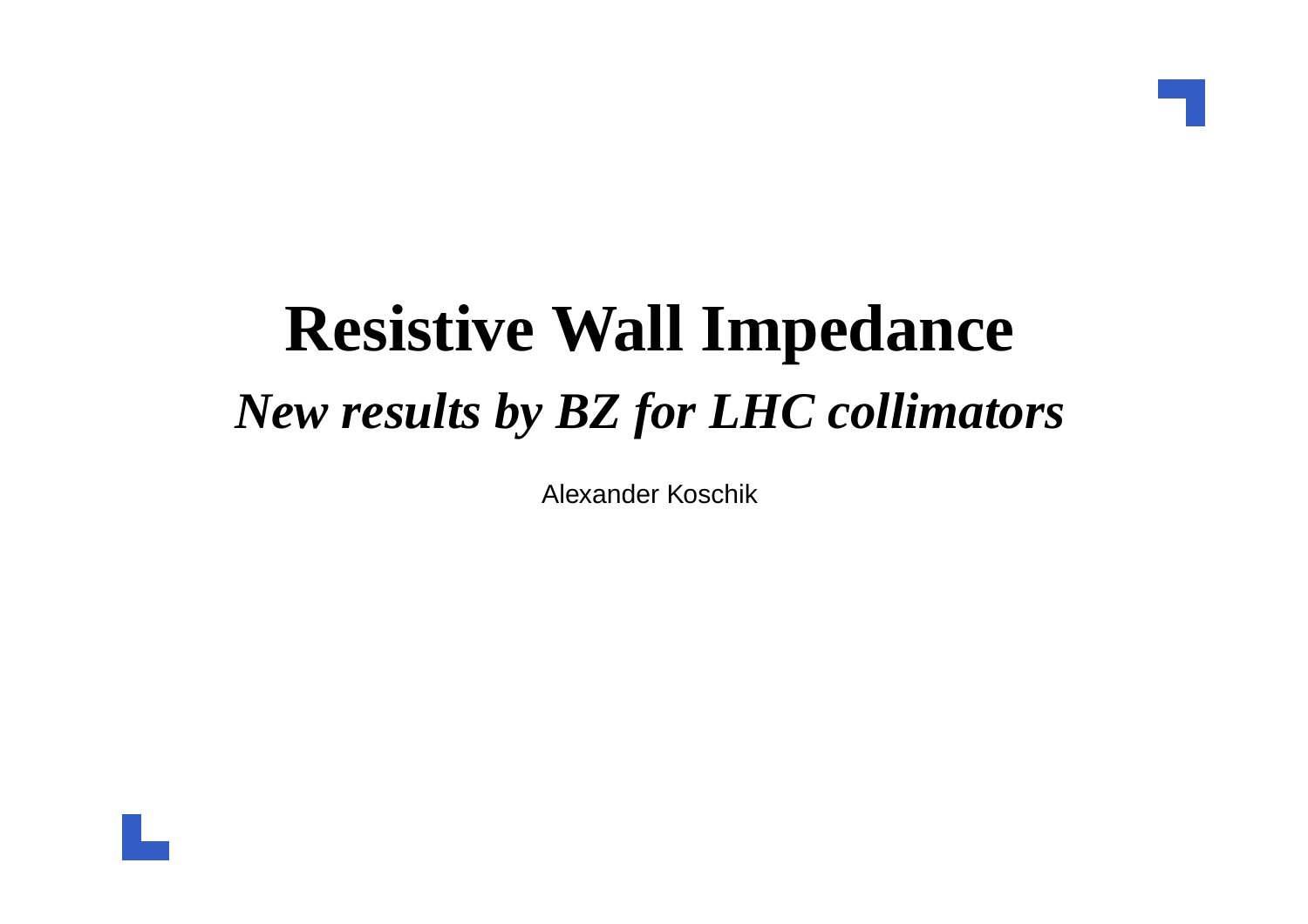#### **What we had so far ...**

$$
Z_{m=1}^{\perp, \text{ thick}}(\omega) = (\text{sgn }\omega + j) \frac{Z_0 L \delta_0 \mu_r}{2 \pi b^3} \cdot \sqrt{\frac{\omega_0}{|\omega|}}
$$
  

$$
Z_{m=1, \text{ ibp}}^{\perp, \text{ thick}}(\omega) = (1 + j \text{ sgn }\omega) \frac{Z_0 L}{2 \pi b^2} \frac{1}{-j + \text{ sgn }\omega \left(1 + b\sqrt{\frac{\sigma_c \mu_0}{2 \mu_r}} \sqrt{|\omega|}\right)}
$$
  

$$
Z_{\perp, \text{ thin}(\omega)}^{\perp, \text{ thin}(\omega)} = \frac{cL}{2 \pi b^2}
$$

$$
Z_{m=1}^{\perp, \text{ thin}}(\omega) = \frac{c L}{\pi b^3 \sigma_c t_w \cdot \omega}
$$

$$
Z_{m=1, \text{ ibp}}^{\perp, \text{ thin}}(\omega) = \frac{Z_0 L}{2 \pi b^2} \cdot \frac{1}{\frac{1}{2} b t_w \sigma \mu_0 \cdot \omega - j}
$$

$$
Z_{m=1,}^{\perp,\text{ LV},\text{ n=2}}(\omega) = \frac{Z_0 L}{2\,\pi\,b^2} \cdot \left[\frac{b\,\mu_0\,\omega\left(\sqrt{\frac{c^2\,\mu_0^2\,\omega}{\omega - j\,\,c^2\,\mu_0\,\sigma}} + \sqrt{c^2\,\mu_0^2\,\text{tanh}\left(t_w\sqrt{j\,\mu_0\,\sigma\,\omega}\right)}\right]}{2\,\sqrt{c^2\,\mu_0^2\,\sqrt{\frac{c^2\,\mu_0^2\,\omega}{\omega - j\,\,c^2\,\mu_0\,\sigma}} + \frac{2\,c^2\,\mu_0^2\,\omega\,\tanh(t_w\sqrt{j\,\mu_0\,\sigma\,\omega})}{\omega - j\,\,c^2\,\mu_0\,\sigma}} - j\right]^{-1}
$$

$$
Z_{m=1,}^{\perp, \, \text{BL}}(\omega) = \text{algorithm}
$$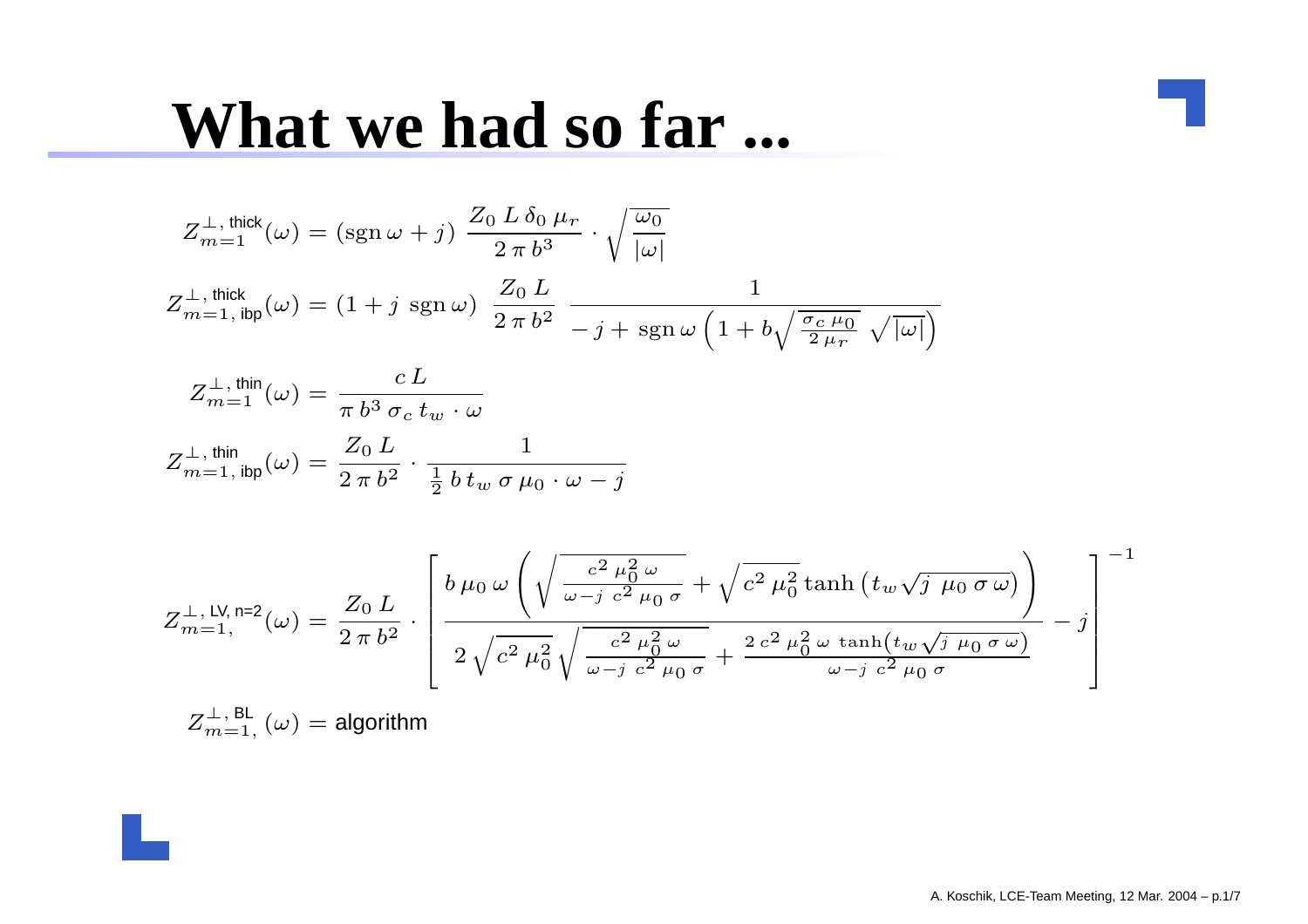## **Field Matching by B.Zotter**

Field calculations staring from Maxwell's equations in frequency domain,

$$
curl \vec{H} = \vec{J} + j\omega \vec{D},
$$
  
\n
$$
curl \vec{E} = -j\omega \vec{B},
$$
  
\n
$$
div \vec{B} = 0,
$$
  
\n
$$
div \vec{D} = \rho.
$$

Source term model (Beam) is an infinitesimally thin ring of charge with an azimuthal densitymodulation [Gluckstern].

Field matching at boundaries:

$$
E_z^{(p+1)} = E_z^{(p)}, \quad E_\theta^{(p+1)} = E_\theta^{(p)}, \quad G_z^{(p+1)} = G_z^{(p)}, \quad G_\theta^{(p+1)} = G_\theta^{(p)},
$$

where  $\vec{G}=Z_0\vec{H}$  .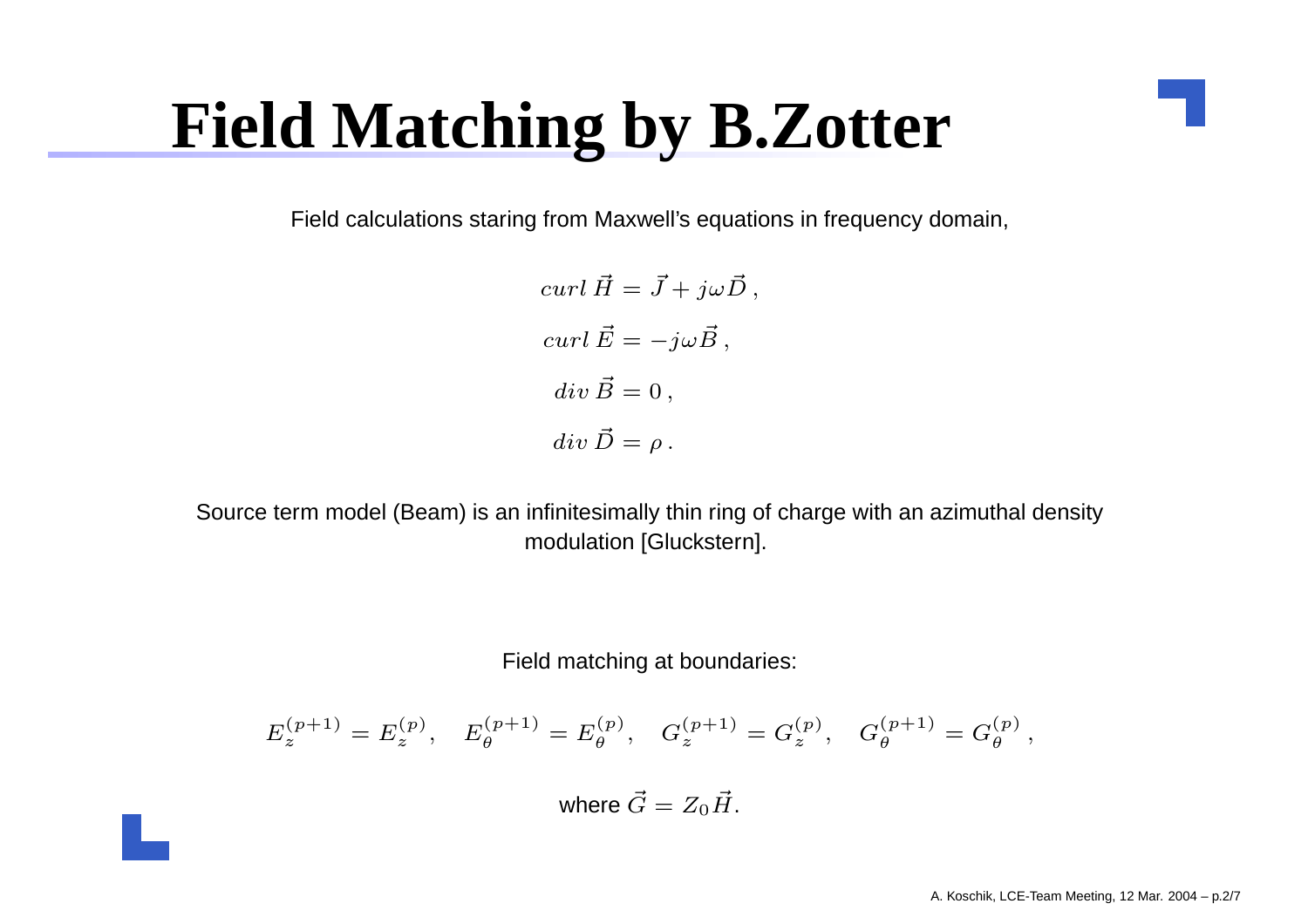## **LHC Collimators**

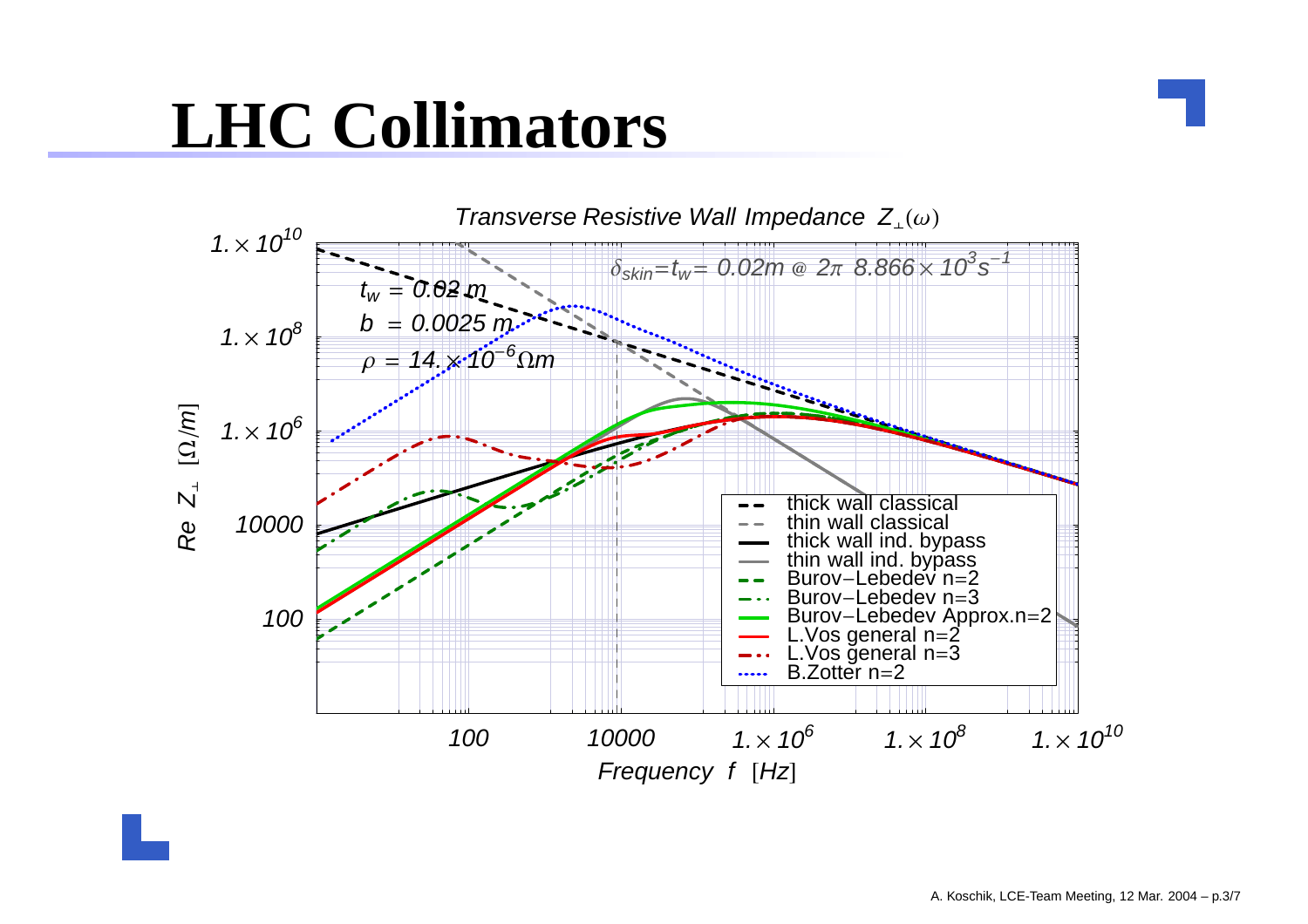## **LHC Collimators**

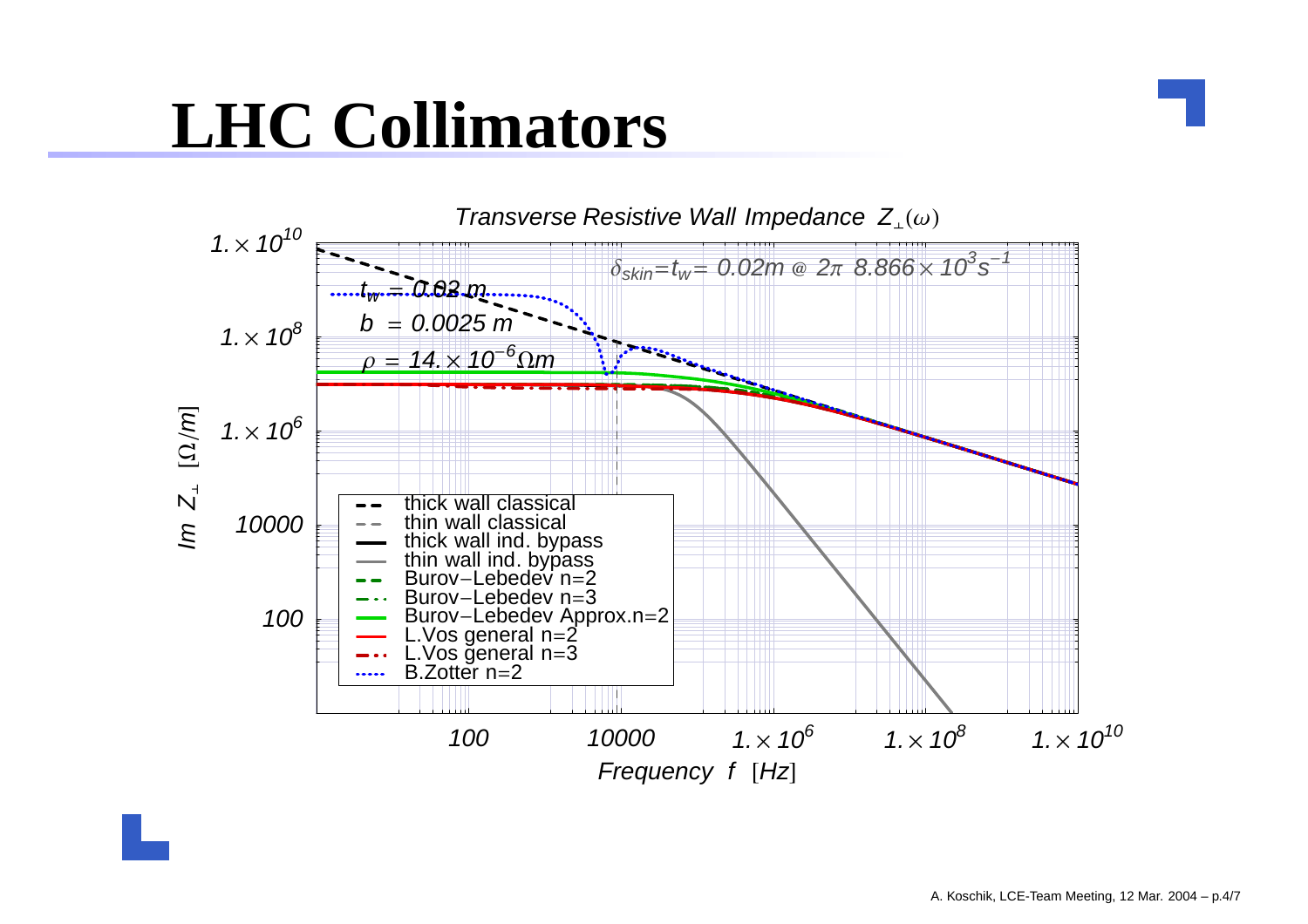# **Zero Crossing of** ImZ

Transverse impedances properties [Chao, p.76], since wake functions must be real:

$$
\text{Re } Z_m^{\perp}(\omega) = -\text{Re } Z_m^{\perp}(-\omega) \quad \text{odd function}
$$
\n
$$
\text{Im } Z_m^{\perp}(\omega) = \text{Im } Z_m^{\perp}(-\omega) \quad \text{even function}
$$
\n(1)

Wake function is Inverse Fourier transform of the impedance:

$$
W_m^{\perp}(t) = -j \int_{-\infty}^{+\infty} \frac{d\omega}{2\pi} Z_m^{\perp}(\omega) \exp(j \omega t)
$$
 (2)

Especially the transverse wake function satisfies  $W_m(0)=0,$  which gives

$$
W_m^{\perp}(0) = -j \int_{-\infty}^{+\infty} \frac{d\omega}{2\pi} Z_m^{\perp}(\omega) = -j \int_{-\infty}^{+\infty} \frac{d\omega}{2\pi} \left[ \underbrace{\text{Re } Z_m^{\perp}(\omega)}_{\text{odd}} + \underbrace{\text{Im } Z_m^{\perp}(\omega)}_{\text{even}} \right]
$$
  
=  $2 \int_0^{+\infty} \frac{d\omega}{2\pi} \text{Im } Z_m^{\perp}(\omega) \stackrel{!}{=} 0 \implies \text{Im } Z(\omega) \text{ must change sign in } [0, \infty]$  (3)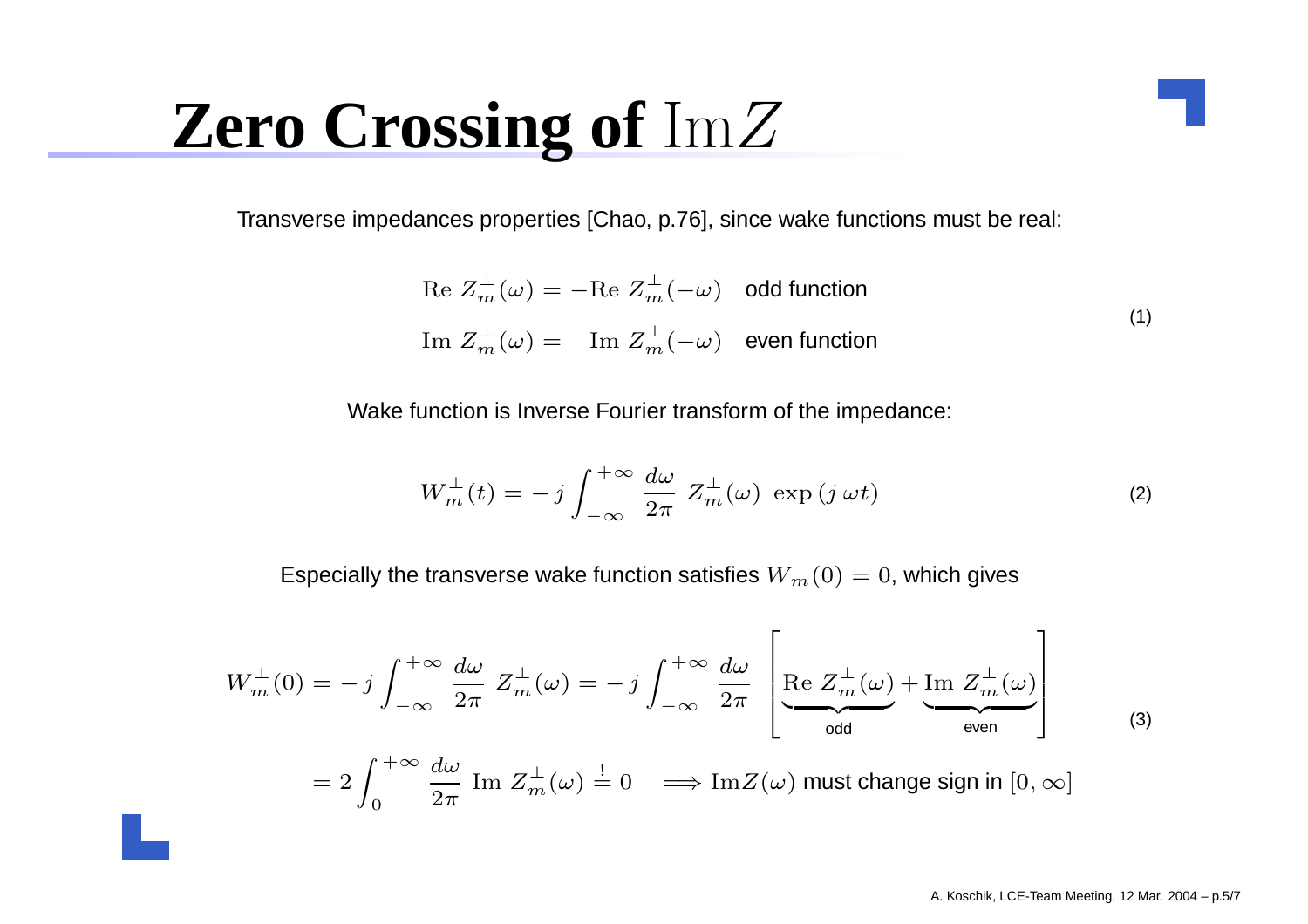### **Bench measurements revisited**



"Bench Measurements of Low Frequency Transverse Impedance", CERN-AB-2003-051 (RF)